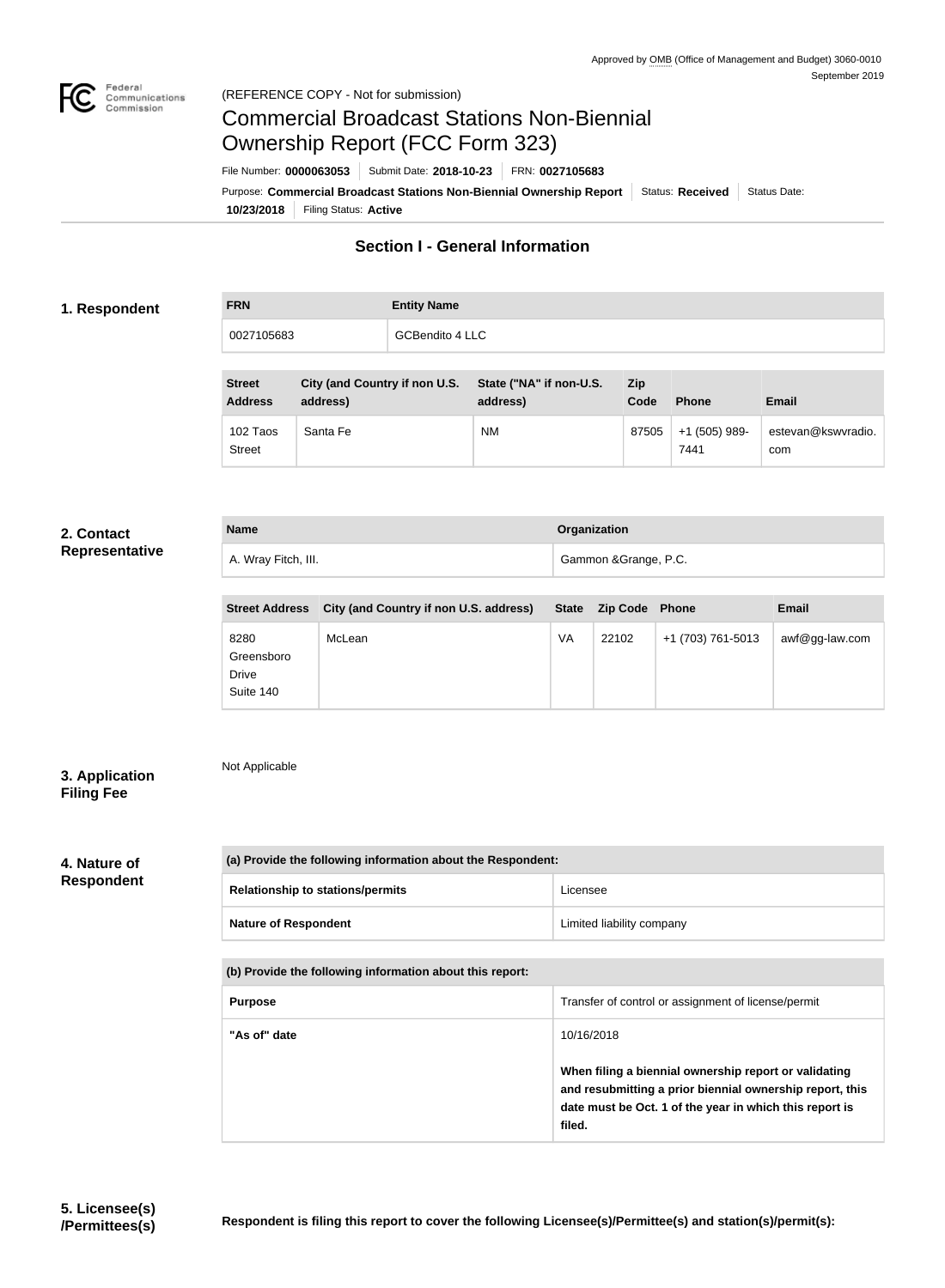| Licensee/Permittee Name |                  |                 | <b>FRN</b>   |                |
|-------------------------|------------------|-----------------|--------------|----------------|
| <b>GCBendito 4 LLC</b>  |                  |                 | 0027105683   |                |
| Fac. ID No.             | <b>Call Sign</b> | <b>City</b>     | <b>State</b> | <b>Service</b> |
| 36194                   | <b>KSWV</b>      | <b>SANTA FE</b> | <b>NM</b>    | AM             |
| 139602                  | <b>K260CT</b>    | <b>SANTA FE</b> | <b>NM</b>    | <b>FX</b>      |

## **Section II – Non-Biennial Ownership Information**

## **1. 47 C.F.R. Section 73.3613 and Other Documents**

Licensee/Permittee Respondents should list all contracts and other instruments set forth in 47 C.F.R. Section 73.3613(a) through (c) for the facility or facilities listed on this report. In addition, attributable Local Marketing Agreements (LMAs) and attributable Joint Sales Agreements (JSAs) must be disclosed by the licensee of the brokering station on its ownership report. If the agreement is an attributable LMA, an attributable JSA, or a network affiliation agreement, check the appropriate box. Otherwise, select "Other." Non-Licensee/Permittee Respondents should select "Not Applicable" in response to this question.

| <b>Document Information</b>                     |                                                          |  |
|-------------------------------------------------|----------------------------------------------------------|--|
| Description of contract or instrument           | Articles of Organization                                 |  |
| Parties to contract or instrument               | GCBendito 4 LLC; State of New Mexico                     |  |
| Date of execution                               | 10/2017                                                  |  |
| Date of expiration                              | No expiration date                                       |  |
| <b>Agreement type</b><br>(check all that apply) | Other<br><b>Agreement Type:</b> Articles of Organization |  |

#### **2. Ownership Interests**

**(a)** Ownership Interests. This Question requires Respondents to enter detailed information about ownership interests by generating a series of subforms. Answer each question on each subform. The first subform listing should be for the Respondent itself. If the Respondent is not a natural person, also list each of the officers, directors, stockholders, non-insulated partners, non-insulated members, and any other persons or entities with a direct attributable interest in the Respondent pursuant to the standards set forth in 47 C.F.R. Section 73.3555. (A "direct" interest is one that is not held through any intervening companies or entities.) List each interest holder with a direct attributable interest in the Respondent separately.

Leave the percentage of total assets (Equity Debt Plus) field blank for an interest holder unless that interest holder has an attributable interest in the Respondent solely on the basis of the Commission's Equity Debt Plus attribution standard, 47 C.F.R. Section 73.3555, Note 2(i).

In the case of vertical or indirect ownership structures, list only those interests in the Respondent that also represent an attributable interest in the Licensee(s) or Permittee(s) for which the report is being submitted.

Entities that are part of an organizational structure that includes holding companies or other forms of indirect ownership must file separate ownership reports. In such a structure do not report, or file a separate report for, any interest holder that does not have an attributable interest in the Licensee(s) or Permittee(s) for which the report is being submitted.

Please see the Instructions for further detail concerning interests that must be reported in response to this question.

The Respondent must provide an FCC Registration Number for each interest holder reported in response to this question. Please see the Instructions for detailed information and guidance concerning this requirement.

| Ownership information |                 |                 |  |  |
|-----------------------|-----------------|-----------------|--|--|
| <b>FRN</b>            | 0027105683      |                 |  |  |
| <b>Entity Name</b>    | GCBendito 4 LLC |                 |  |  |
| <b>Address</b>        | PO Box          |                 |  |  |
|                       | <b>Street 1</b> | 102 Taos Street |  |  |
|                       | <b>Street 2</b> |                 |  |  |

#### **Ownership Information**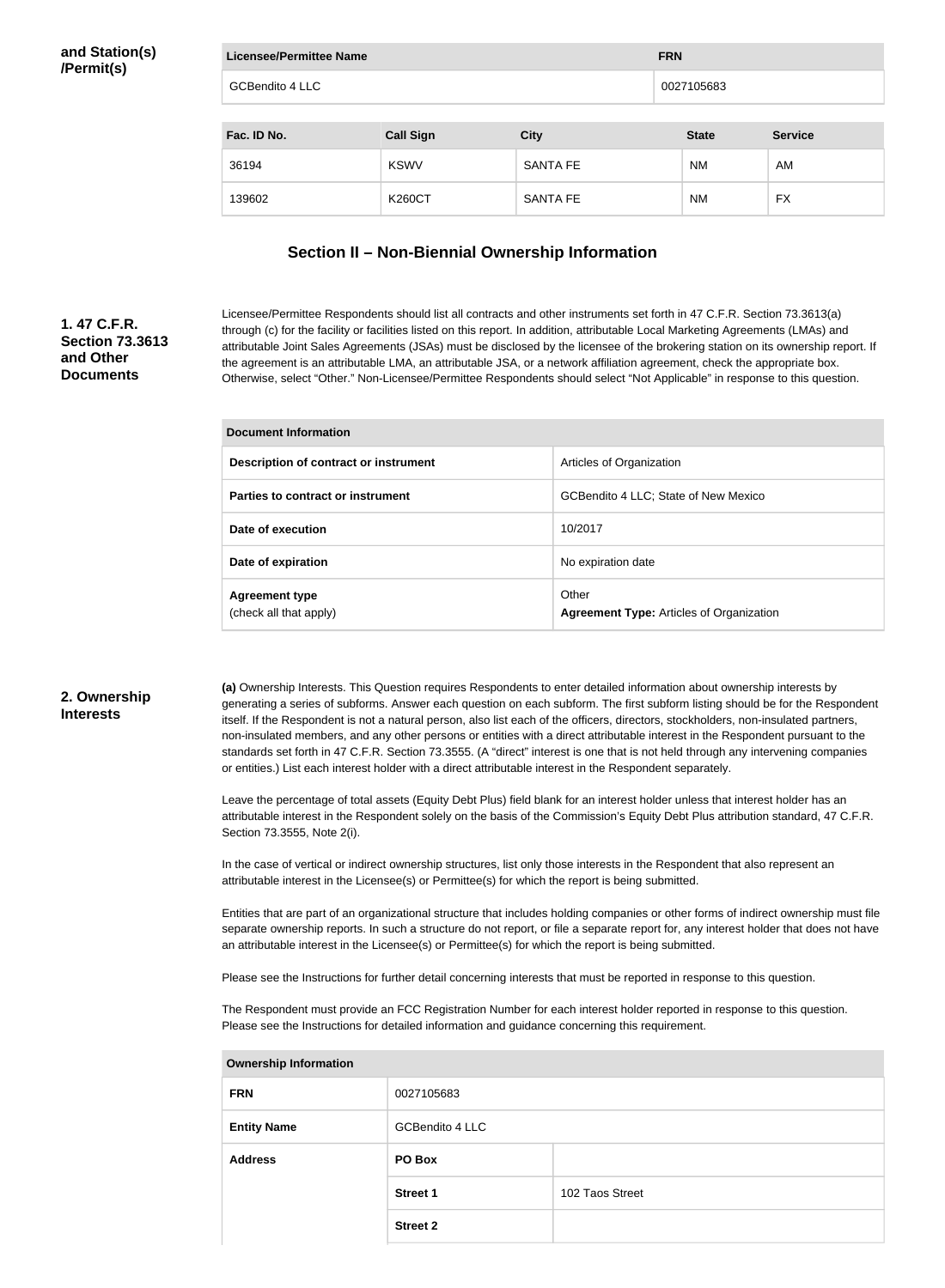|                                                                                                                            | <b>City</b>                               | Santa Fe             |                            |  |  |
|----------------------------------------------------------------------------------------------------------------------------|-------------------------------------------|----------------------|----------------------------|--|--|
|                                                                                                                            | State ("NA" if non-U.S.<br>address)       | <b>NM</b>            |                            |  |  |
|                                                                                                                            | <b>Zip/Postal Code</b>                    | 87505                |                            |  |  |
|                                                                                                                            | Country (if non-U.S.<br>address)          | <b>United States</b> |                            |  |  |
| <b>Listing Type</b>                                                                                                        | Respondent                                |                      |                            |  |  |
| <b>Positional Interests</b><br>(check all that apply)                                                                      | Respondent                                |                      |                            |  |  |
| <b>Interest Percentages</b><br>(enter percentage values                                                                    | <b>Voting</b>                             | 0.0%                 | <b>Jointly Held?</b><br>No |  |  |
| from 0.0 to 100.0)                                                                                                         | <b>Total assets (Equity Debt</b><br>Plus) | 0.0%                 |                            |  |  |
| Does interest holder have an attributable interest in one or more broadcast stations<br>that do not appear on this report? |                                           |                      | <b>No</b>                  |  |  |

| <b>Ownership Information</b>                                                  |                                                                                      |                      |                            |  |
|-------------------------------------------------------------------------------|--------------------------------------------------------------------------------------|----------------------|----------------------------|--|
| <b>FRN</b>                                                                    | 0020020574                                                                           |                      |                            |  |
| <b>Name</b>                                                                   | Celina V. Gonzales                                                                   |                      |                            |  |
| <b>Address</b>                                                                | PO Box                                                                               |                      |                            |  |
|                                                                               | <b>Street 1</b>                                                                      | 102 Taos Street      |                            |  |
|                                                                               | <b>Street 2</b>                                                                      |                      |                            |  |
|                                                                               | <b>City</b>                                                                          | Santa Fe             |                            |  |
|                                                                               | State ("NA" if non-U.S.<br>address)                                                  | <b>NM</b>            |                            |  |
|                                                                               | <b>Zip/Postal Code</b>                                                               | 87505                |                            |  |
|                                                                               | Country (if non-U.S.<br>address)                                                     | <b>United States</b> |                            |  |
| <b>Listing Type</b>                                                           | Other Interest Holder                                                                |                      |                            |  |
| <b>Positional Interests</b><br>(check all that apply)                         | LC/LLC/PLLC Member                                                                   |                      |                            |  |
| <b>Interest Percentages</b><br>(enter percentage values<br>from 0.0 to 100.0) | Voting                                                                               | 7.0%                 | <b>Jointly Held?</b><br>No |  |
|                                                                               | <b>Total assets (Equity Debt</b><br>Plus)                                            | 7.0%                 |                            |  |
| that de net ennear en this renew?                                             | Does interest holder have an attributable interest in one or more broadcast stations |                      | No                         |  |

**that do not appear on this report?**

| <b>Ownership Information</b> |                         |                 |  |  |
|------------------------------|-------------------------|-----------------|--|--|
| <b>FRN</b>                   | 9990135171              |                 |  |  |
| <b>Name</b>                  | <b>Estevan Gonzales</b> |                 |  |  |
| <b>Address</b>               | PO Box                  |                 |  |  |
|                              | <b>Street 1</b>         | 102 Taos Street |  |  |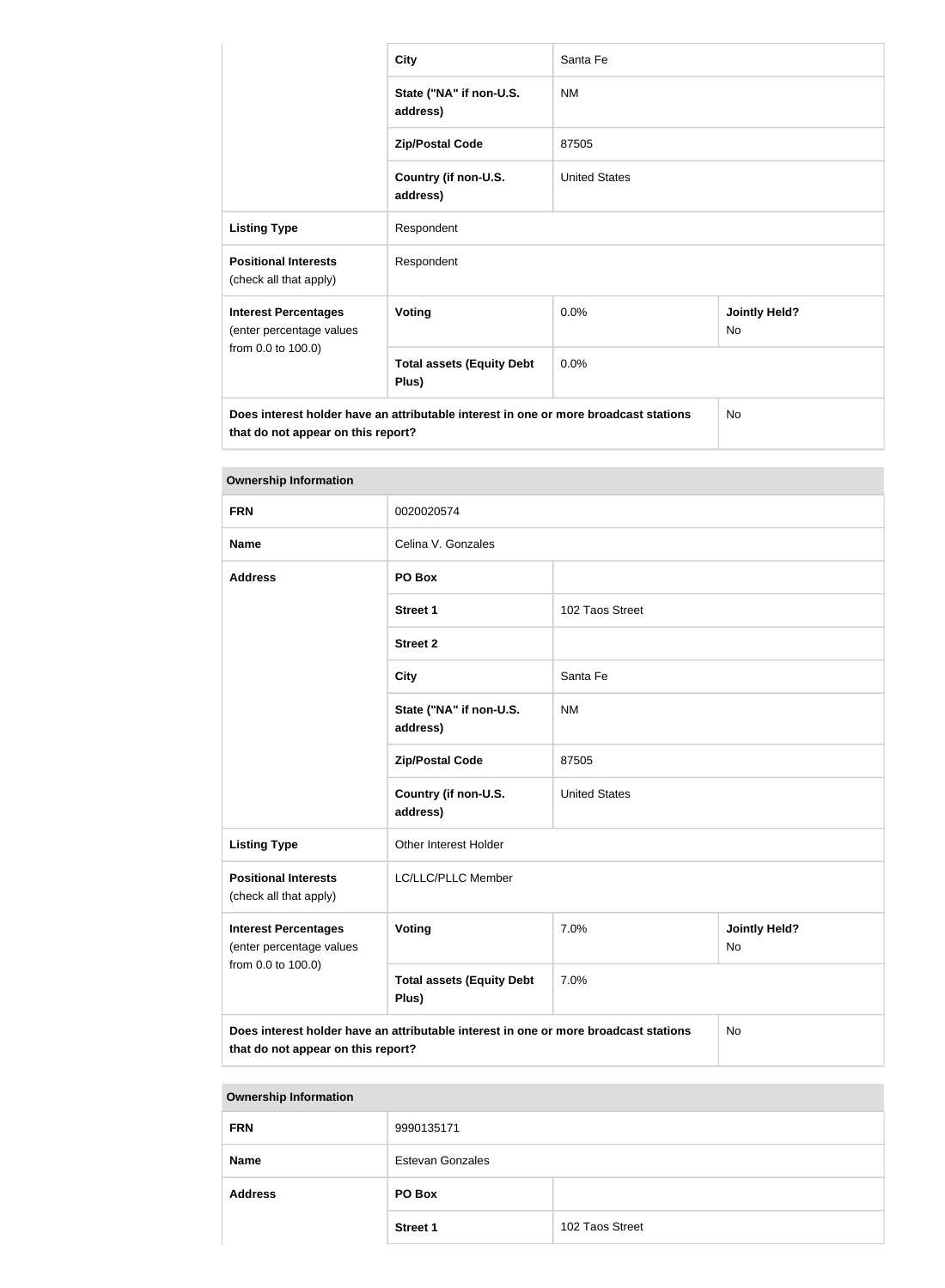|                                                         | <b>Street 2</b>                                                                      |                      |                                   |
|---------------------------------------------------------|--------------------------------------------------------------------------------------|----------------------|-----------------------------------|
|                                                         | <b>City</b>                                                                          | Santa Fe             |                                   |
|                                                         | State ("NA" if non-U.S.<br>address)                                                  | <b>NM</b>            |                                   |
|                                                         | <b>Zip/Postal Code</b>                                                               | 87505                |                                   |
|                                                         | Country (if non-U.S.<br>address)                                                     | <b>United States</b> |                                   |
| <b>Listing Type</b>                                     | <b>Other Interest Holder</b>                                                         |                      |                                   |
| <b>Positional Interests</b><br>(check all that apply)   | LC/LLC/PLLC Member                                                                   |                      |                                   |
| <b>Interest Percentages</b><br>(enter percentage values | Voting                                                                               | 25.0%                | <b>Jointly Held?</b><br><b>No</b> |
| from 0.0 to 100.0)                                      | <b>Total assets (Equity Debt</b><br>Plus)                                            | 25.0%                |                                   |
| that do not appear on this report?                      | Does interest holder have an attributable interest in one or more broadcast stations |                      | <b>No</b>                         |

| <b>Ownership Information</b>                                                                                                     |                                                  |                      |                            |  |
|----------------------------------------------------------------------------------------------------------------------------------|--------------------------------------------------|----------------------|----------------------------|--|
| <b>FRN</b>                                                                                                                       | 9990135172                                       |                      |                            |  |
| <b>Name</b>                                                                                                                      | Javier Gonzales                                  |                      |                            |  |
| <b>Address</b>                                                                                                                   | PO Box                                           |                      |                            |  |
|                                                                                                                                  | <b>Street 1</b>                                  | 102 Taos Street      |                            |  |
|                                                                                                                                  | <b>Street 2</b>                                  |                      |                            |  |
|                                                                                                                                  | <b>City</b>                                      | Santa Fe             |                            |  |
|                                                                                                                                  | State ("NA" if non-U.S.<br><b>NM</b><br>address) |                      |                            |  |
|                                                                                                                                  | <b>Zip/Postal Code</b>                           | 87505                |                            |  |
|                                                                                                                                  | Country (if non-U.S.<br>address)                 | <b>United States</b> |                            |  |
| <b>Listing Type</b>                                                                                                              | Other Interest Holder                            |                      |                            |  |
| <b>Positional Interests</b><br>(check all that apply)                                                                            | LC/LLC/PLLC Member                               |                      |                            |  |
| <b>Interest Percentages</b><br>(enter percentage values                                                                          | Voting                                           | 24.0%                | <b>Jointly Held?</b><br>No |  |
| from 0.0 to 100.0)                                                                                                               | <b>Total assets (Equity Debt</b><br>Plus)        | 24.0%                |                            |  |
| Does interest holder have an attributable interest in one or more broadcast stations<br>No<br>that do not appear on this report? |                                                  |                      |                            |  |

| <b>Ownership Information</b> |               |  |
|------------------------------|---------------|--|
| <b>FRN</b>                   | 9990135173    |  |
| <b>Name</b>                  | Josh Gonzales |  |
| <b>Address</b>               | PO Box        |  |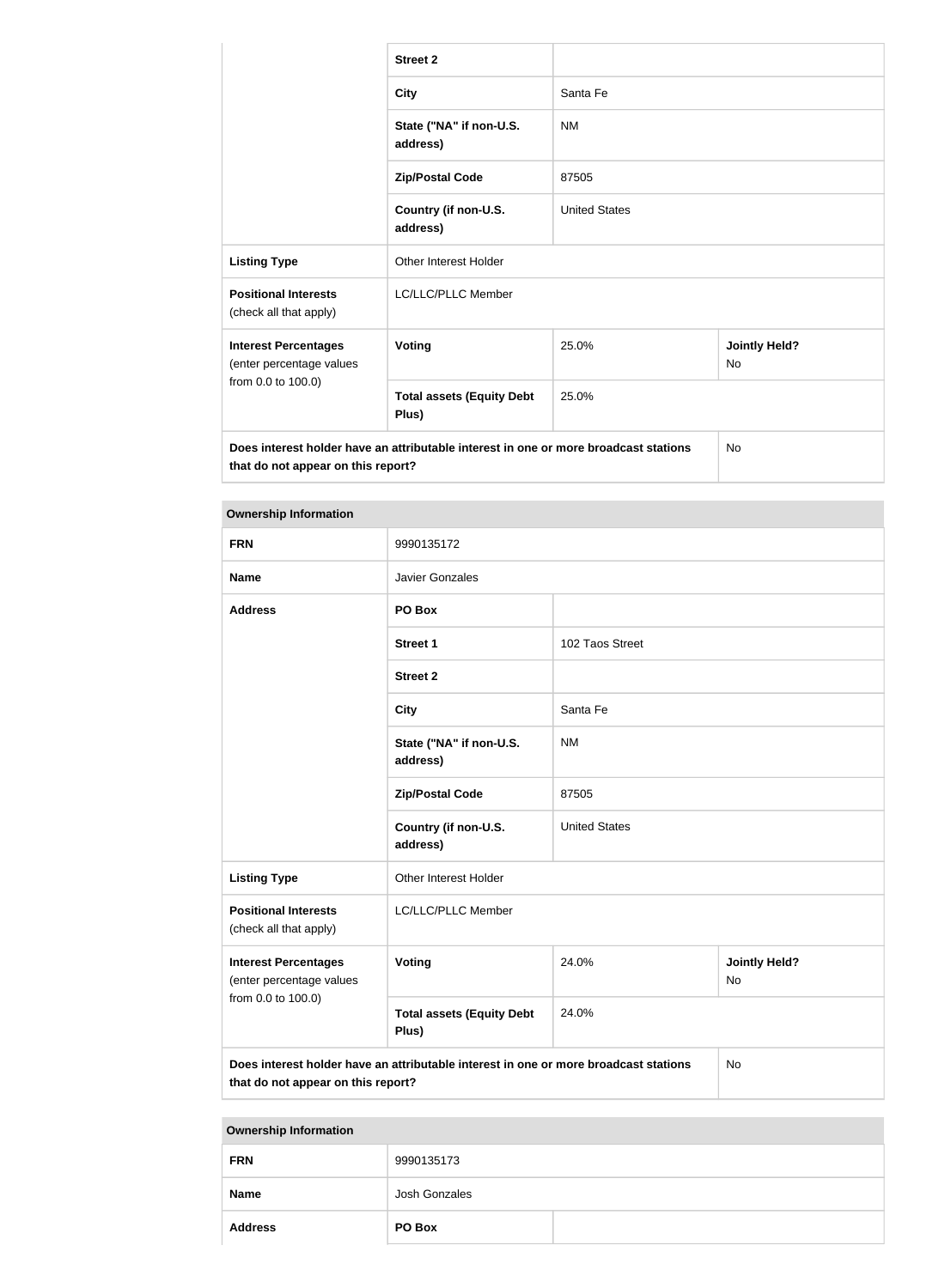|                                                                                      | <b>Street 1</b>                           | 102 Taos Street      |                                   |
|--------------------------------------------------------------------------------------|-------------------------------------------|----------------------|-----------------------------------|
|                                                                                      | <b>Street 2</b>                           |                      |                                   |
|                                                                                      | <b>City</b>                               | Santa Fe             |                                   |
|                                                                                      | State ("NA" if non-U.S.<br>address)       | <b>NM</b>            |                                   |
|                                                                                      | <b>Zip/Postal Code</b>                    | 87505                |                                   |
|                                                                                      | Country (if non-U.S.<br>address)          | <b>United States</b> |                                   |
| <b>Listing Type</b>                                                                  | <b>Other Interest Holder</b>              |                      |                                   |
| <b>Positional Interests</b><br>(check all that apply)                                | LC/LLC/PLLC Member                        |                      |                                   |
| <b>Interest Percentages</b><br>(enter percentage values                              | <b>Voting</b>                             | 10.0%                | <b>Jointly Held?</b><br><b>No</b> |
| from 0.0 to 100.0)                                                                   | <b>Total assets (Equity Debt</b><br>Plus) | 10.0%                |                                   |
| Does interest holder have an attributable interest in one or more broadcast stations |                                           |                      | No                                |

**that do not appear on this report?**

| <b>Ownership Information</b>                                                                                                            |                                           |                                            |  |  |
|-----------------------------------------------------------------------------------------------------------------------------------------|-------------------------------------------|--------------------------------------------|--|--|
| <b>FRN</b>                                                                                                                              | 9990135174                                |                                            |  |  |
| <b>Name</b>                                                                                                                             | George A. Gonzales, III.                  |                                            |  |  |
| <b>Address</b>                                                                                                                          | PO Box                                    |                                            |  |  |
|                                                                                                                                         | <b>Street 1</b>                           | 102 Taos Street                            |  |  |
|                                                                                                                                         | <b>Street 2</b>                           |                                            |  |  |
|                                                                                                                                         | <b>City</b>                               | Santa Fe                                   |  |  |
|                                                                                                                                         | State ("NA" if non-U.S.<br>address)       | <b>NM</b>                                  |  |  |
|                                                                                                                                         | <b>Zip/Postal Code</b>                    | 87505                                      |  |  |
|                                                                                                                                         | Country (if non-U.S.<br>address)          | <b>United States</b>                       |  |  |
| <b>Listing Type</b>                                                                                                                     | Other Interest Holder                     |                                            |  |  |
| <b>Positional Interests</b><br>(check all that apply)                                                                                   | LC/LLC/PLLC Member                        |                                            |  |  |
| <b>Interest Percentages</b><br>(enter percentage values<br>from 0.0 to 100.0)                                                           | <b>Voting</b>                             | 10.0%<br><b>Jointly Held?</b><br><b>No</b> |  |  |
|                                                                                                                                         | <b>Total assets (Equity Debt</b><br>Plus) | 10.0%                                      |  |  |
| Does interest holder have an attributable interest in one or more broadcast stations<br><b>No</b><br>that do not appear on this report? |                                           |                                            |  |  |

| <b>Ownership Information</b> |                          |  |
|------------------------------|--------------------------|--|
| <b>FRN</b>                   | 9990135175               |  |
| <b>Name</b>                  | <b>Patricio Gonzales</b> |  |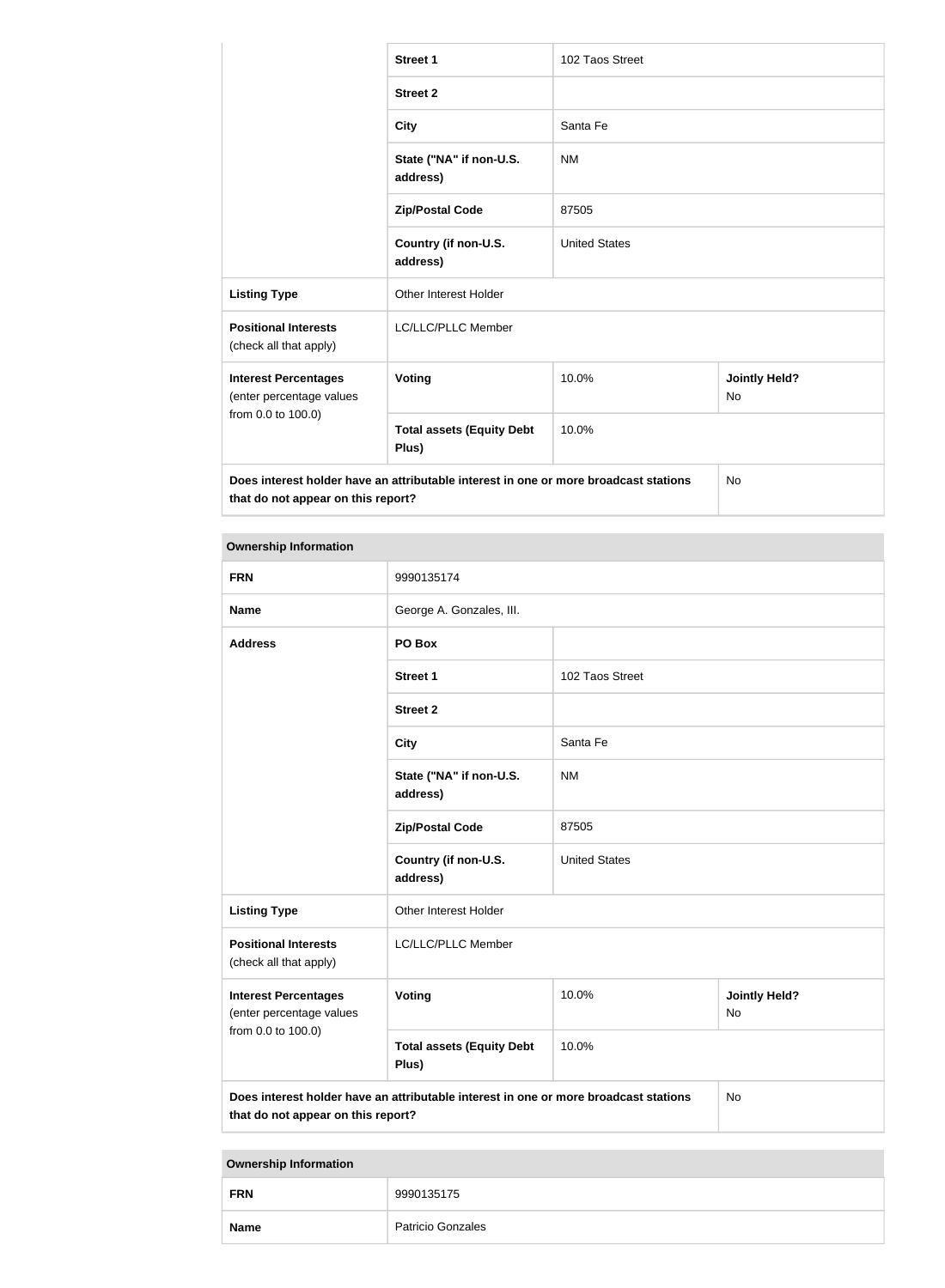| <b>Address</b>                                                                                                                                                                                       | PO Box                                    |                      |                            |  |
|------------------------------------------------------------------------------------------------------------------------------------------------------------------------------------------------------|-------------------------------------------|----------------------|----------------------------|--|
|                                                                                                                                                                                                      | <b>Street 1</b>                           | 102 Taos Street      |                            |  |
|                                                                                                                                                                                                      | <b>Street 2</b>                           |                      |                            |  |
|                                                                                                                                                                                                      | <b>City</b>                               | Santa Fe             |                            |  |
|                                                                                                                                                                                                      | State ("NA" if non-U.S.<br>address)       | <b>NM</b>            |                            |  |
|                                                                                                                                                                                                      | <b>Zip/Postal Code</b>                    | 87505                |                            |  |
|                                                                                                                                                                                                      | Country (if non-U.S.<br>address)          | <b>United States</b> |                            |  |
| <b>Listing Type</b>                                                                                                                                                                                  | Other Interest Holder                     |                      |                            |  |
| <b>Positional Interests</b><br>(check all that apply)                                                                                                                                                | LC/LLC/PLLC Member                        |                      |                            |  |
| <b>Interest Percentages</b><br>(enter percentage values                                                                                                                                              | Voting                                    | 24.0%                | <b>Jointly Held?</b><br>No |  |
| from 0.0 to 100.0)                                                                                                                                                                                   | <b>Total assets (Equity Debt</b><br>Plus) | 24.0%                |                            |  |
| Does interest holder have an attributable interest in one or more broadcast stations<br>that do not appear on this report?                                                                           |                                           | No                   |                            |  |
|                                                                                                                                                                                                      |                                           |                      |                            |  |
| (b) Respondent certifies that any interests, including equity, financial, or voting<br>interests, not reported in this filing are non-attributable.<br>If "No," submit as an exhibit an explanation. |                                           |                      | Yes                        |  |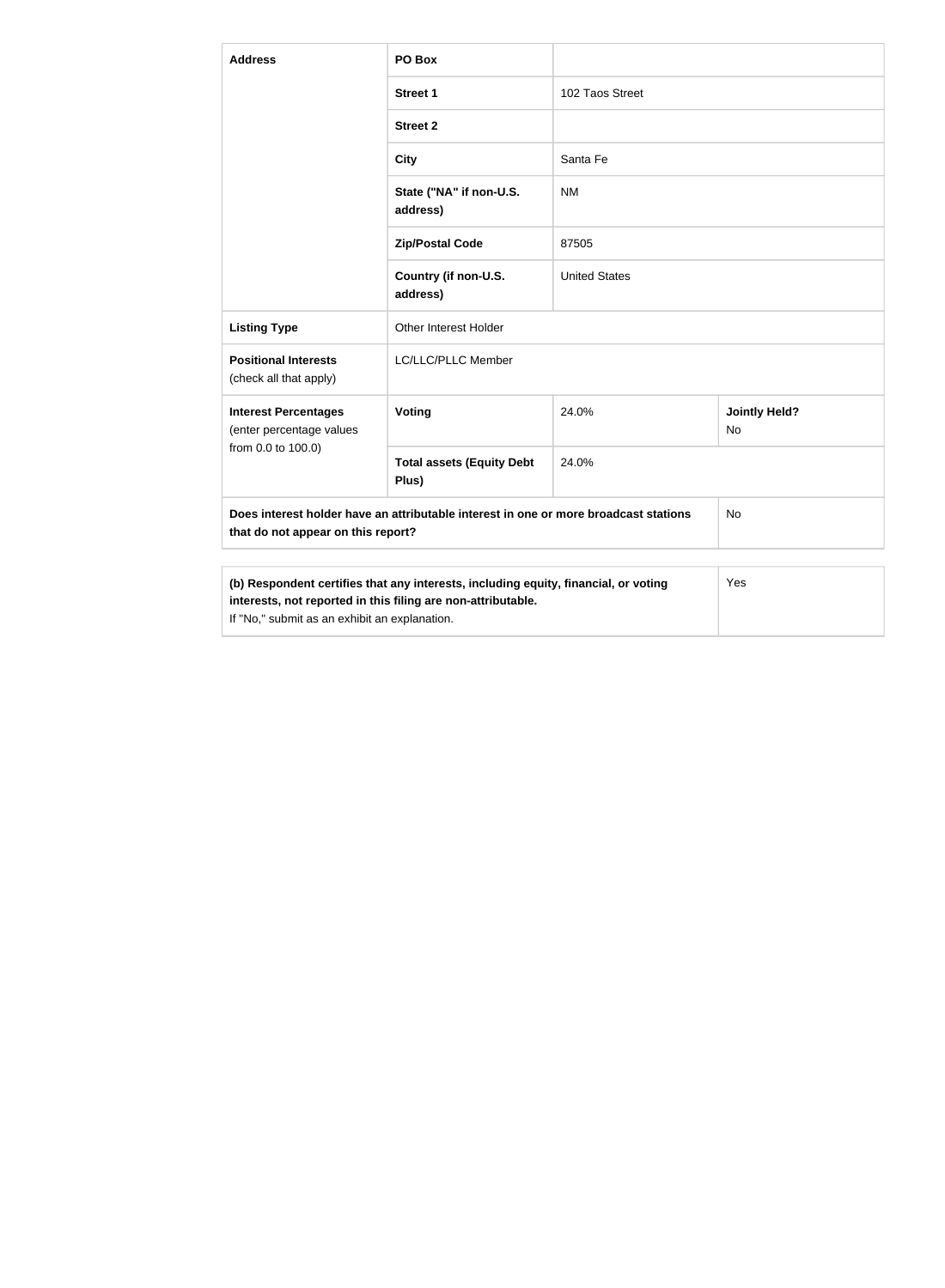

**(d) Are any of the individuals listed as an attributable interest holder in the Respondent married to each other or related to each other as parentchild or as siblings?** Yes

If "Yes," provide the following information for each such the relationship.

#### **Family Relationships**

| <b>FRN</b>   | 0020020574   | <b>Name</b> | Celina V Gonzales      |
|--------------|--------------|-------------|------------------------|
| <b>FRN</b>   | 9990135172   | <b>Name</b> | <b>Javier Gonzales</b> |
| Relationship | Parent/Child |             |                        |

#### **Family Relationships**

| <b>FRN</b>   | 9990135173 | <b>Name</b> | Josh Gonzales            |
|--------------|------------|-------------|--------------------------|
| <b>FRN</b>   | 9990135174 | <b>Name</b> | George A. Gonzales, III. |
| Relationship | Siblings   |             |                          |

#### **Family Relationships**

| <b>FRN</b>   | 9990135171 | <b>Name</b> | <b>Estevan Gonzales</b>  |
|--------------|------------|-------------|--------------------------|
| <b>FRN</b>   | 9990135175 | <b>Name</b> | <b>Patricio Gonzales</b> |
| Relationship | Siblings   |             |                          |